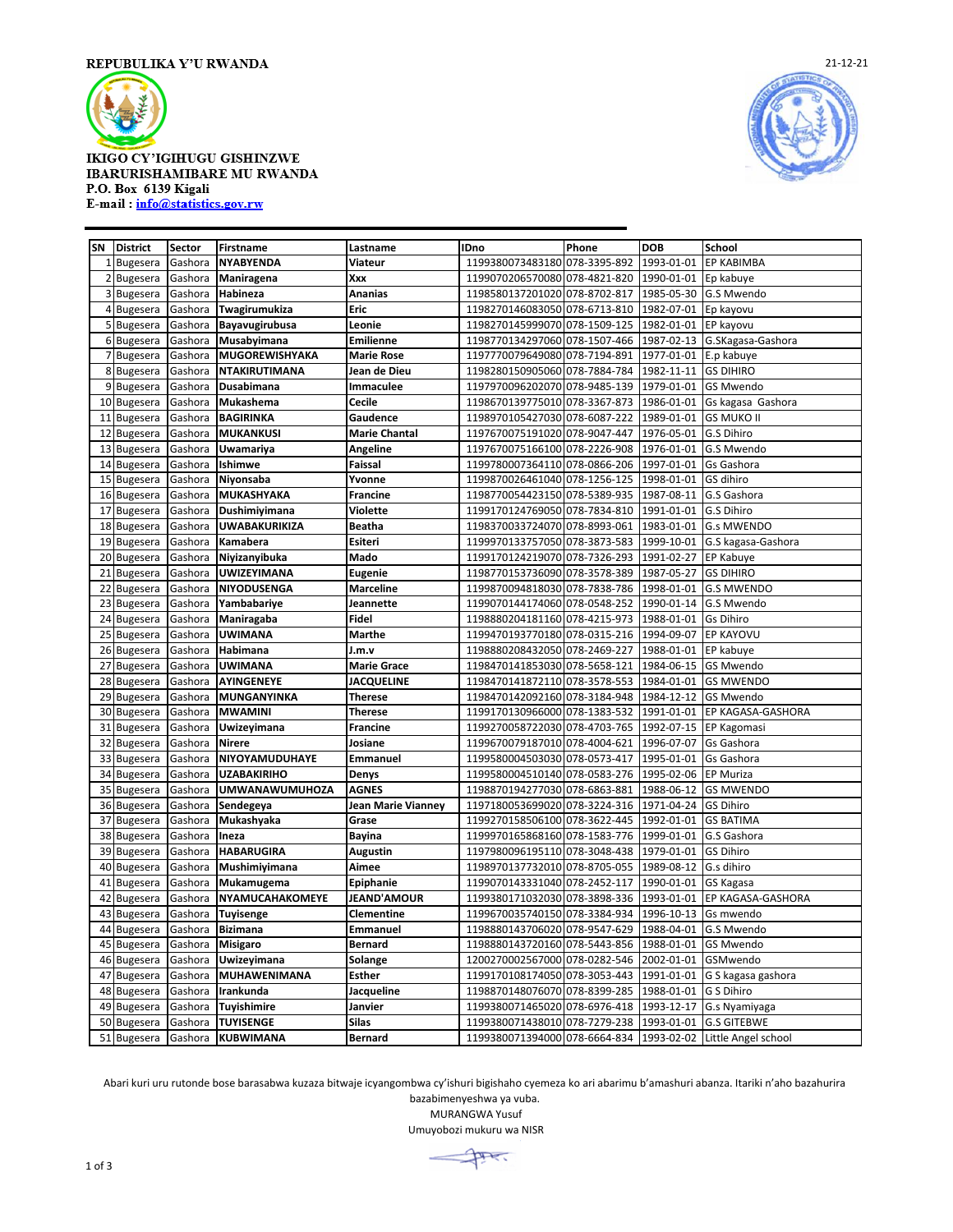

IKIGO CY'IGIHUGU GISHINZWE **IBARURISHAMIBARE MU RWANDA** P.O. Box 6139 Kigali E-mail: info@statistics.gov.rw



|     | 52 Bugesera     |         | Gashora Bimenyimana   | Patrice                | 1199280025082090 078-7958-973 1992-06-24 EP Kabuye  |                      |                                   |
|-----|-----------------|---------|-----------------------|------------------------|-----------------------------------------------------|----------------------|-----------------------------------|
| 53  | <b>Bugesera</b> | Gashora | <b>NKUNDABAZA</b>     | Daniel                 | 1199080215494010 078-9728-991                       | 1990-01-01           | <b>GS DIHIRO</b>                  |
| 54  | <b>Bugesera</b> | Gashora | <b>MURWANASHYAKA</b>  | Germain                | 1199380060961030 078-6504-579                       | 1993-09-06           | <b>E.P KABUYE</b>                 |
| 55  | <b>Bugesera</b> | Gashora | Iyakaremye            | Pacifique              | 1198580141532090 078-5817-929                       | 1985-09-25           | G.S Mwendo                        |
| 56  | <b>Bugesera</b> | Gashora | <b>BIMENYIMANA</b>    | <b>FELICIEN</b>        | 1198680156662080 078-3247-641                       | 1986-01-01           | <b>GS GASHORA</b>                 |
| 57  | <b>Bugesera</b> | Gashora | Mukasikubwabo         | Leocadie               | 1196670049573070 078-3336-589                       | 1966-04-15           | <b>GS Gashora</b>                 |
| 58  | <b>Bugesera</b> | Gashora | Umutoni               | <b>Marie louise</b>    | 1199170103559100 078-1204-086                       | 1991-07-24           | <b>EP Kabuye</b>                  |
|     | 59 Bugesera     | Gashora | <b>DUSABE</b>         | Charlotte              | 1197870098326060 078-3896-806                       | 1978-01-01           | EP KAGASA-GASHORA                 |
| 60  | <b>Bugesera</b> | Gashora | Ndayiragije           | <b>Straton</b>         | 1198680138238080 078-4937-702                       | 1986-01-19           | Gs gashora                        |
| 61  | <b>Bugesera</b> | Gashora | <b>SINDIKUBWABO</b>   | Pierre                 | 1198880143646080 078-5189-747                       | 1988-01-10           | G.S Dihiro                        |
| 62  | <b>Bugesera</b> | Gashora | <b>UWITONZE</b>       | Emmanuel               | 1199080139378040 078-5632-338                       | 1990-03-17           | <b>GS MAYANGE B</b>               |
| 63  | <b>Bugesera</b> | Gashora | Nduwamungu            | Xavier                 | 1199080187325010 078-6798-304                       | 1990-01-01           | GS dihiro                         |
| 64  | <b>Bugesera</b> | Gashora | <b>Bigirwanayo</b>    | <b>Charles</b>         | 1197780079705060 078-8689-284                       | 1977-09-28           | EP Kayovu                         |
| 65  | <b>Bugesera</b> | Gashora | <b>HAKUZWEYEZU</b>    | Leverien               | 1199380153418030 078-2077-888                       | 1993-01-01           | <b>GS RUYUMBA</b>                 |
| 66  | <b>Bugesera</b> | Gashora | <b>KANYABUSHI</b>     | <b>DESIRE</b>          | 1199380141726120 078-2118-343                       | 1993-10-01           | ART MEDIA SCHOOL                  |
| 67  | <b>Bugesera</b> | Gashora | Ndayisaba             | Vianny                 | 1199380141696060 078-2766-931                       | 1993-01-01           | Ep kabuye                         |
| 68  | <b>Bugesera</b> | Gashora | Izabayo               | <b>Dieudonne</b>       | 1198480141880030 078-2209-577                       | 1984-07-13           | <b>EP Gashora</b>                 |
| 69  | <b>Bugesera</b> | Gashora | Ngayaberura           | Emmanuel               | 1198480141909000 078-7340-216                       | 1984-04-16           | Gs Gashora                        |
|     | 70 Bugesera     | Gashora | <b>MUNYANEZA</b>      | Jean Claude            | 1198480142124020 078-3771-368                       | 1984-12-05           | <b>G.S MWENDO</b>                 |
| 71  | <b>Bugesera</b> | Gashora | Murekeyisoni          | <b>M.louise</b>        | 1197170053700130 078-2577-838                       | 1971-07-16           | G.s Gashora                       |
| 72  | Bugesera        | Gashora | Dusabamahoro          | <b>Dative</b>          | 1199170120413070 078-1191-675                       | 1991-01-01           | EP inganji                        |
| 73  | <b>Bugesera</b> | Gashora | Nduwayezu             | Cyprien                | 1199180175811050 078-9470-087                       | 1991-01-01           | <b>G.S DIHIRO</b>                 |
| 74  | <b>Bugesera</b> | Gashora | Niyonzima             | Philippe               | 1199580082703050 078-7734-622                       | 1995-01-01 EP Kabaga |                                   |
| 75  | <b>Bugesera</b> | Gashora | <b>MUSABYIMANA</b>    | Margueritte            | 1199770140390070 078-4568-189                       | 1997-03-01           | <b>GS KAGASA GASHORA</b>          |
| 76  | <b>Bugesera</b> | Gashora | <b>Bazangirabate</b>  | <b>Pierre Celestin</b> | 1198580156455170 078-7338-615                       | 1985-07-01           | Gs Nyakayaga                      |
| 77  | Bugesera        | Gashora | <b>UWITIJE</b>        | <b>Marcel</b>          | 1199180140685010 078-2972-105                       | 1991-01-01           | EP Kabuye                         |
| 78  | <b>Bugesera</b> | Gashora | <b>IRIBAGIZA</b>      | <b>JOSIANNE</b>        | 1198870143512090 078-8890-540                       | 1988-01-01           | G.S.GASHORA                       |
| 79  | Bugesera        | Gashora | <b>Uwaramutse</b>     | Diane                  | 1198570024600050 078-5033-725                       | 1985-01-01           | Gs kagasa gashora                 |
| 80  | <b>Bugesera</b> | Gashora | Mugiraneza            | <b>Emile</b>           | 1198080120537080 078-7058-821                       | 1980-05-03           | G.S Dihiro                        |
| 81  | <b>Bugesera</b> | Gashora | <b>HAVUGIMANA</b>     | Isaie                  | 1198080120577030 078-4427-268                       | 1980-01-01           | G.s Gashora                       |
| 82  | <b>Bugesera</b> | Gashora | Mukankubana           | <b>Florence</b>        | 1198870145522060 078-1295-736                       | 1988-01-01           | GS Kagasa/gashora                 |
| 83  | <b>Bugesera</b> | Gashora | Mukandagijimaana      | Alphonsine             | 1198870201250050 078-2050-815                       | 1988-08-28           | <b>GS Mwendo</b>                  |
| 84  | <b>Bugesera</b> | Gashora | NIYONAMBAZA           | <b>Brigitte</b>        | 1199370107387250 078-6317-094                       | 1993-04-10           | <b>G.S MWENDO</b>                 |
| 85  | <b>Bugesera</b> | Gashora | <b>KANYARWANDA</b>    | Gaspard                | 1199980164350050 078-3221-108                       | 1999-01-01           | <b>GS MWENDO</b>                  |
| 86  | Bugesera        | Gashora | Niyonsaba             | Eric                   | 1199480145480030 078-2615-483                       | 1994-10-07           | <b>GS DIHIRO</b>                  |
| 87  | <b>Bugesera</b> | Gashora | Uwamariya             | <b>Antoinette</b>      | 1199670125359080 078-6501-009                       | 1996-01-01           | <b>EP Kabuye</b>                  |
| 88  | Bugesera        | Gashora | <b>UWAMUNGU</b>       | <b>Dancille</b>        | 1198070120535100 078-2766-409                       | 1980-01-01           | <b>GS Gashora/Primary Section</b> |
| 89  | <b>Bugesera</b> | Gashora | Uwambajimana          | Odette                 | 1198070120571020 078-1287-042                       | 1980-08-05           | <b>GS DIHIRO</b>                  |
| 90  | <b>Bugesera</b> | Gashora | Uwimana               | Marie laetitia         | 1199170160782030 078-4766-319                       | 1991-09-25           | G.s dihiro                        |
| 91  | <b>Bugesera</b> | Gashora | <b>TWIZERE</b>        | <b>Petronille</b>      | 1198070120604050 078-2598-688                       | 1980-04-15           | <b>GS DIHIRO</b>                  |
| 92  | <b>Bugesera</b> | Gashora | Hitiyaremye           | Gema                   | 1199070139217040 079-0610-673                       | 1990-01-01           | EP Kayovu                         |
| 93  | Bugesera        | Gashora | <b>TURACYAYISENGA</b> | <b>Emmanuel</b>        | 1199780106559050 078-5110-137                       | 1997-01-01           | <b>G.S MWENDO</b>                 |
| 94  | <b>Bugesera</b> | Gashora | NDAYISHIMIYE          | Dieudonne              | 1199480137662100 078-0324-257                       | 1994-01-01           | <b>GS MayangeA</b>                |
| 95  | Bugesera        | Gashora | <b>Uwiduhaye</b>      | <b>Angel Merci</b>     | 1200070054943170 078-9748-843                       | 2000-12-02           | <b>EP Kayovu</b>                  |
| 96  | Bugesera        | Gashora | Mukaneza              | Martha                 | 1199570057706100 078-6485-490                       | 1995-01-01           | EP Kagomasi                       |
| 97  | Bugesera        | Gashora | NDAGIJIMANA           | Elie                   | 1198880053647070 078-8725-887                       | 1988-01-01           | <b>GS Dihiro</b>                  |
| 98  | <b>Bugesera</b> | Gashora | Mukamongi             | Astérie                | 1198070120817080 078-8794-203                       | 1980-02-01           | G.s Dihiro                        |
| 99  | <b>Bugesera</b> | Gashora | Tuyishimire           | Liliane                | 1199670106009080 078-7415-610                       | 1996-08-29           | Ep kabuye                         |
|     | 100 Bugesera    | Gashora | MUHAYEMUNGU           | Vestine                | 1198070120747050 078-8520-442                       | 1980-10-09           | GS Mwendo                         |
| 101 | <b>Bugesera</b> | Gashora | Niyoniringiye         | Mary                   | 1199670010990050 078-9918-412                       | 1996-01-01           | Ep kayovu                         |
| 102 | Bugesera        | Gashora | Uwamahoro             | <b>Belline</b>         | 1199170167569010 078-0633-855 1991-09-02 G S Dihiro |                      |                                   |
|     | 103 Bugesera    | Gashora | NIYITEGEKA            | Rafiki                 | 1198580030177050 078-9616-735 1985-01-09 G.S MWENDO |                      |                                   |
|     |                 |         |                       |                        |                                                     |                      |                                   |

Abari kuri uru rutonde bose barasabwa kuzaza bitwaje icyangombwa cy'ishuri bigishaho cyemeza ko ari abarimu b'amashuri abanza. Itariki n'aho bazahurira bazabimenyeshwa ya vuba.

MURANGWA Yusuf

Umuyobozi mukuru wa NISR